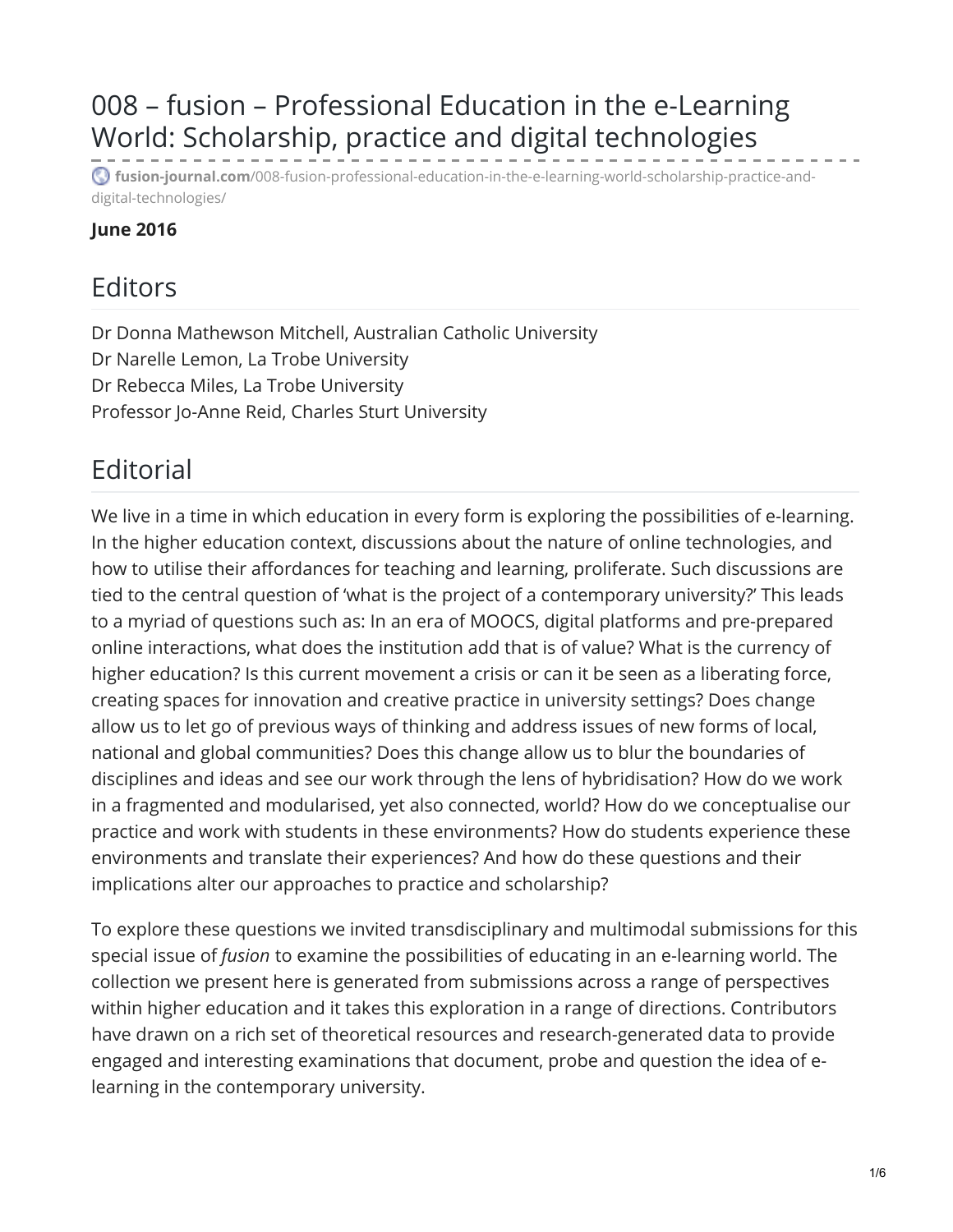In their paper, *Online learning and the infinite replicability of digitised knowledge,* for instance, Benjamin Habib, Rebecca Miles and Nicholas Pawsey challenge us to consider the effects on student learning of the ongoing shifts within the university sector towards mass delivery in the online format. They outline the corporate efficiency drive to digitise learning resources and automate teaching processes, highlighting the financial benefits this also brings to higher education institutions in terms of more flexible staffing arrangements. Although the infinite replicability of digital information has given us greater access to more knowledge than at any other time in human history, they argue that this has not solved the fundamental teaching question of how learners use information to produce understanding. And from a position looking across the disciplines of international relations, education and business, they also argue that it has not provided an answer to the fundamental question of what value-added component of online learning makes it worth paying for.

From this overview perspective on the challenges of digital and online learning in and for higher education, the following papers each demonstrate ways in which educational researchers in a range of university contexts and disciplines have studied the effects of their pedagogical attempts to add value to their students' (e-) learning, predominantly within the context of professional education.

John Rae addresses this question from the perspective of the health profession. In his contribution he also crosses disciplinary boundaries, in considering the affordances of artsbased learning in higher education professional learning contexts. Rae highlights what he sees as the opportunity that online professional education provides to work with pedagogies that use art and arts-based learning to engage and extend learners in new ways. In his paper *Art and other matter(s) of online professional education*, Rae's research into his own and his students' art practice allows him to argue that the forms of material engagement that are produced in such learning create deeper, wider and more powerful learning than conventional print-based online exchanges. He further demonstrates how arts practice promotes learner engagement with ideas and information across intellectual, visual and kinesthetic domains. The paper asserts that creativity involving the learner in reflective practice can emulate some of the conditions of professional practice, including the requirement to operate within complex environments.

Donna Mathewson Mitchell and Jo-Anne Reid's paper *Re-Viewing Practice: The Use of Video Recordings in Learning to Teach* demonstrates what they see as a particularly valuable affordance of the proliferation of e-learning in the higher education environment. They report on the use of digital technology, specifically video, to assist students to repeatedly observe, and reflect on, their learning. The paper presents a case study of embodied practice in an undergraduate teacher education program. It investigates the use of digital recordings of pre-service teachers learning and practising 'core practices' of teaching over time. They argue that this use of e-learning can be seen to address critiques that universitybased components are too 'theoretical' and that the best preparation for teaching is school-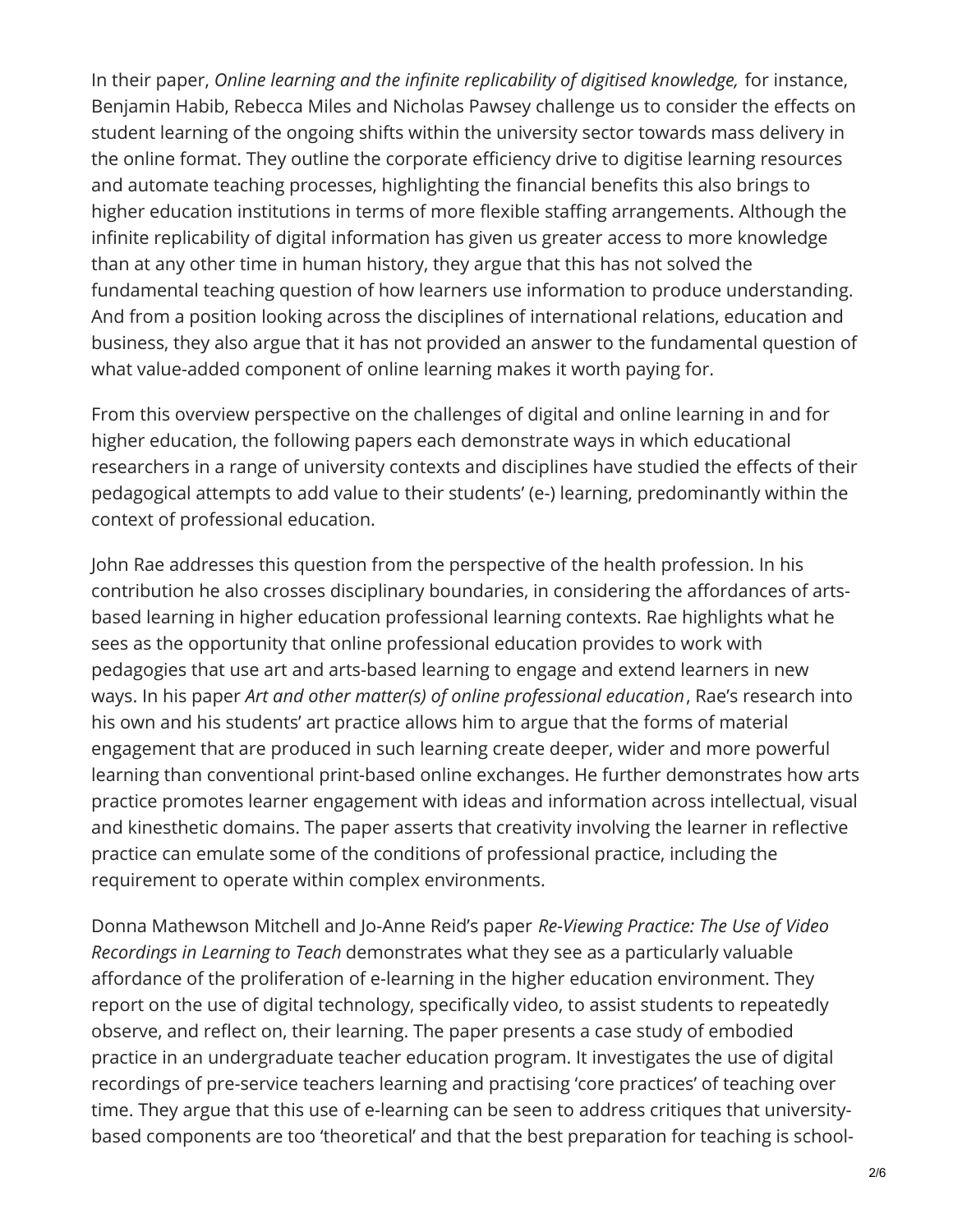based. When video recordings offer pre-service teachers complex representations of practice, the non-linguistic, relational and affective dimensions of teaching can be observed and highlighted for reflection. This optimises the impact on preservice teachers' professional learning and highlights how preservice teachers can begin to acquire both *propositional knowledge* about learners, learning, educational theory, pedagogical approaches and curriculum, and personal *practical knowledge* (Clandinin, 1989) of teaching as a professional practice.

In their paper *Learning in Liminal Spaces: Encountering Indigenous Knowledge and Artworks in Professional Education,* Kim Snepvangers and Jessica Bulger continue the theme of reflective practice in digital online settings in pre service teacher education. They report on a project called "Evolving Curriculum: Indigenous teaching perspectives in tertiary art and design", and in doing so highlight one of the key issues that emerged: that delivery and engagement of Indigenous Perspectives requires a coherent and open-ended review of courses, with particular focus on the development of staff world-views. Snepvangers and Bulger unpack the complexities of engagement with Indigenous Perspectives in art and design contexts and highlight the need for specific and localised approaches to curriculum and pedagogy, especially when dealing with the affordances of ePortfolios. Case study accounts of Bulger's artistic and professional practice are shared in this chapter. The beautiful and thoughtprovoking images are situated within a broader discussion about how the acknowledgedly contested domain of Indigenous Perspectives may be engaged within e-learning and university curriculum contexts. As with Rae's paper, this recognises the contribution of visual practice and understanding artworks as powerful liminal and ethical 'encountering resources'.

Lena Danaia and James Deehan continue this theme in their paper: *A model for the creation of cooperative e-learning spaces: Teaching early childhood and primary preservice teachers how to teach science.* Here, they provide an account of their experience in taking a successful science curriculum subject taught face-to- face in initial teacher education, and transforming it into an equally successful, student-centered e-learning experience for students. In their article, we see an illustration of the practices of e-learning through online and blended modes, which complements the theoretical discussions of best practice teaching in the knowledge work of university academics discussed in the earlier papers by Habib, Miles and Pawsey, and Reid and Mathewson Mitchell. Evidence of student learning and engagement is provided, demonstrating the strengths of constructivist and responsive teaching in an online setting, as well as practice-based description of supports and scaffolds provided as students experience the sometimes challenging 'disconnect' of learning in new ways and new media.

With these illustrative examples of e-learning pedagogy in higher education, the final two papers, by Narelle Lemon and Katy Vigurs attend to the issue of social media in higher education, and in particular the use of Twitter. These papers are complementary in their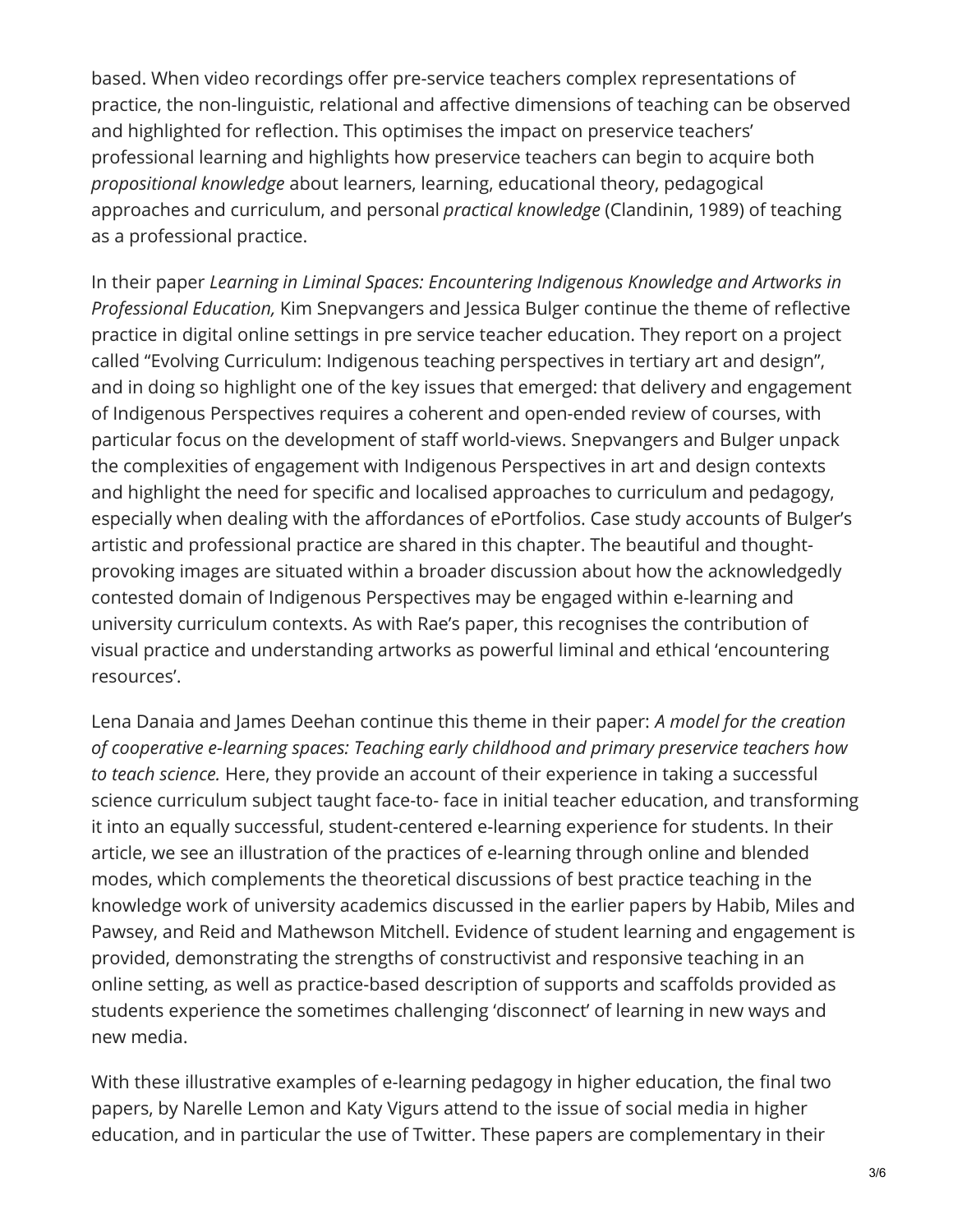focus on themes of connection, community, belonging, knowledge and voice. In the article *Tweeting as a pre-service teacher: Learning to use Twitter for professional use,* Lemon examines the affordances of social media in the higher education context, particularly for Teacher Education. Lemon provides a strong argument for the integration of Twitter as a means of: forming digital identities, generating content, generating support networks, and ultimately supporting future professional development. She explores the benefits of social media to explore the co-construction of knowledge in a collaborative space where the 140 character tweets and processes of tweeting, re-tweeting and using hashtags, support thinking. The use of Twitter in the academic space is considered in relation to both the pedagogical decision making of academic teachers and concepts of community connectedness. A case study of integration in a pre-service subject documents such decisions and the uptake of Twitter by higher education students in the process of becoming teachers, and provides a fascinating insight into the affordances and experiences of this technology. Analysis and discussion illuminates the opportunities of using Twitter as a means of assisting novice teachers to develop a professional identity, while at the same time crossing disciplinary boundaries and engaging with community.

Finally, taking up the theme of social media for a slightly different learning purpose, Vigurs' paper focuses on its role in higher degree research. She suggests social media can function as a means of ameliorating some of the problems encountered by part-time doctoral students who sometimes experience disconnection and isolation from research communities, within their universities and beyond. Her article *Using Twitter to tackle peripherality? Facilitating networked scholarship for part-time doctoral students within and beyond the university*, examines the affordances and limitations of social media, specifically Twitter, in academic communities. In focusing on the engagement of part-time doctoral students, Vigurs' research looks at how the use of Twitter affects the experiences and positioning of doctoral students, both within universities and in wider global research communities. Framed by the work of Lave and Wenger and their theory of legitimate peripheral participation and drawing on Teewsen (among others) Vigurs presents extensive data from her study of part-time doctoral students located in the UK and Australia. Her analysis illustrates the value of Twitter from the perspective of doctoral students, in terms of: enhanced belonging; networking beyond the university; gaining moral support and keeping motivated. She also highlights some challenges for students and for academic staff, including the development of identity, knowledge of effective use, development of confidence and the appropriate level of involvement of academic staff. This important study raises significant questions about the use of social media in higher research degree education and the roles and responsibilities of staff and students in the e-learning environment, taking us back to the sorts of challenges raised for academics and institutions engaged online teaching, noted in the first paper.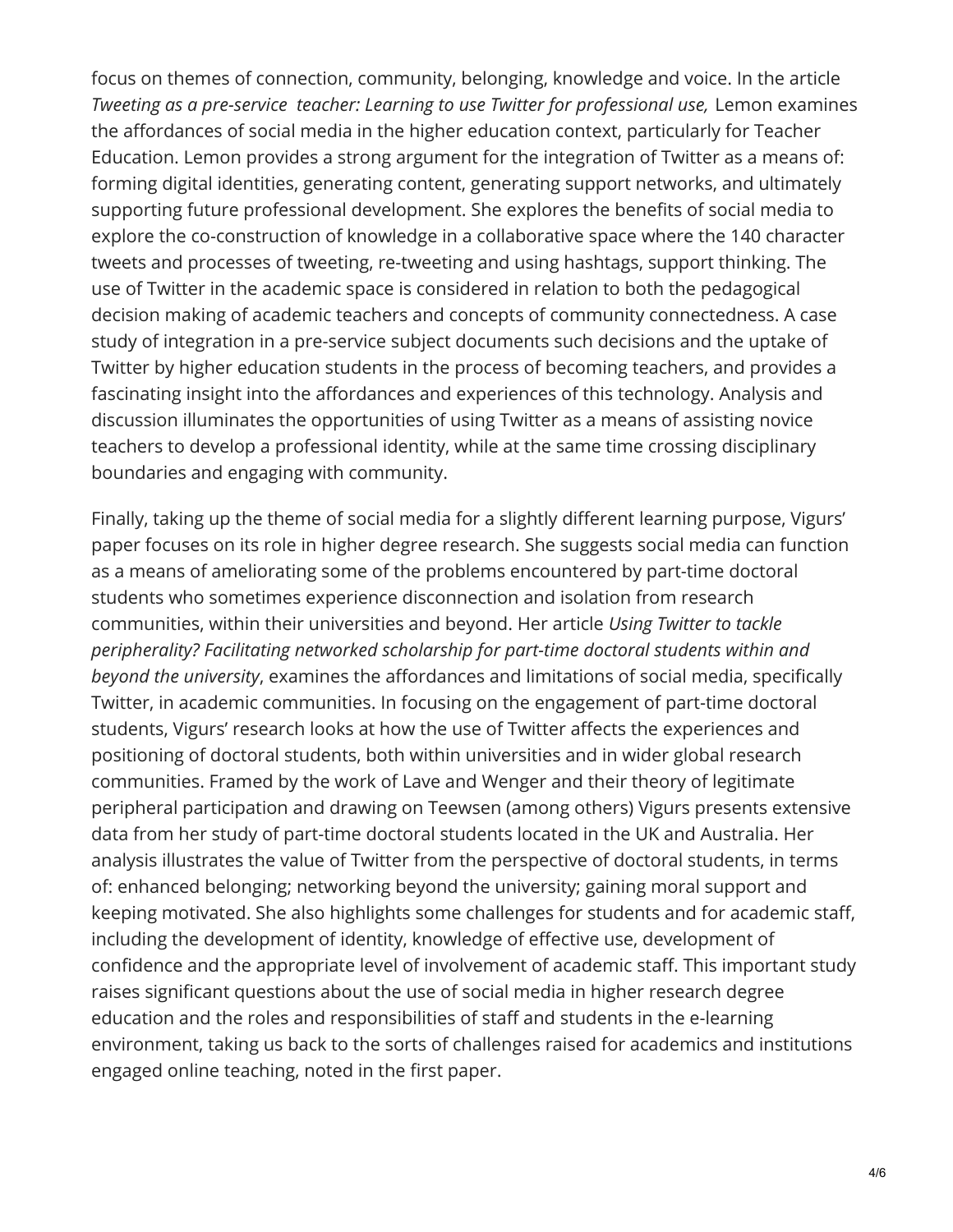In summary, these papers provide us with a range of perspectives for considering the questions posed at the beginning of this introduction. They explore how e-learning is being conceptualised across higher education in different forms and in different contexts, as the spatial boundaries between the local, the national and the global world are increasingly blurred. The affordances of digital technologies are investigated in terms of the opportunities they present for practice innovation and for thinking in creative and new ways. Hybridisation is presented as a particular opportunity with links across disciplines and domains, and with a digitally expanded community providing a platform for engaged and authentic student learning, across time and space.

At the same time, these papers acknowledge and contextualize the challenges and difficulties in relation to ongoing issues for teaching and learning in higher education. In this way the discourse of e-learning as panacea is contested and critiqued with acknowledgement of its limitations. There is a recognition that while e-learning has addressed the institutional needs of higher education, particularly in terms of efficiencies, flexibility and access, its impact on the production of knowledge remains unclear, yet also exciting. What is clear is that educators are engaging with the digital environment in pedagogically informed ways. Also evident is that although technology and its affordances have changed the approach of educators to professional practice, the need for effective student learning, connection with the profession and a positive student experience is still at the heart of the educational endeavour. The student experience is prioritized in these papers, with the student voice being highlighted through the discussion and analysis of data generated and gathered in an array of interesting and relevant research.

The question of how those experiences are then translated beyond the higher education context into the professional realm is not yet fully explored and remains an area that is fertile for future research as online learning grows and evolves as a particular area of scholarship and practice.

## The Editors

**Dr Donna Mathewson Mitchell** is a Senior Lecturer in Visual Arts Curriculum at the Australian Catholic University (ACU) . She is also an Adjunct Senior Lecturer in the Research Institute for Professional Practice, Learning and Education (RIPPLE) at Charles Sturt University (CSU). Donna's research is concerned with teaching practice, visual arts teaching and teaching and learning in public spaces. Her teaching is situated in teacher education and focuses on secondary visual arts curriculum and arts curriculum in K-12 settings.

**Dr Narelle Lemon** is Senior Lecturer in Curriculum Studies, Academic Program Director Postgraduate Teacher Education at La Trobe Univeristy, Australia. Her research interests are musuem education, teacher practitioner reflection, reflection and metacognition in curriculum, communities of practice/learners, image based research, visual methodology,